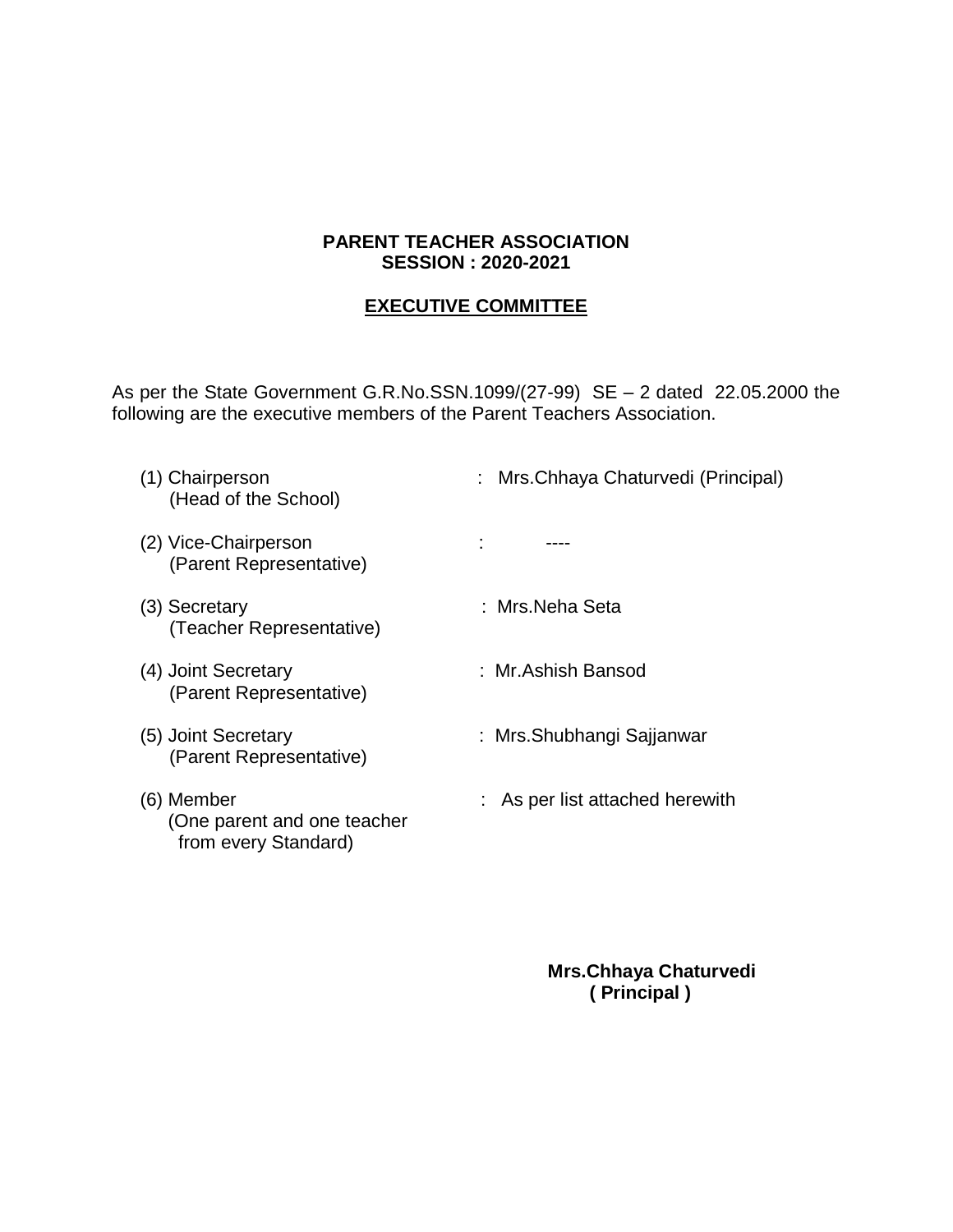## **Parent Members -**

|                  | Sr. No.   Class & Section in<br>2019-2020 | <b>Name</b>                    |
|------------------|-------------------------------------------|--------------------------------|
| $\mathbf{1}$     | Nur. A                                    | <b>MR.ASHISH BANSOD</b>        |
| $\overline{2}$   | K.G. I. A                                 | <b>MR.SANJAYKUMAR BARELE</b>   |
| 3                | K.G. I. B                                 | <b>MRS.VRUSHALI SONTAKKE</b>   |
| $\overline{4}$   | K.G.II. A                                 | <b>MR.AJAY GHATOL</b>          |
| 5                | K.G.II. B                                 | <b>MR. SATISH BANTE</b>        |
| 6                | $I - A$                                   | <b>MR.NILESH RATHOD</b>        |
| $\overline{7}$   | $I - B$                                   | <b>MRS.SHABNAM RAMTEKE</b>     |
| 8                | $I - C$                                   | <b>MR.ROMESH MENEWAR</b>       |
| $\boldsymbol{9}$ | $I - D$                                   | <b>MRS.SUJATA CHOUDHARY</b>    |
| 10               | $II - A$                                  | <b>MRS.YAMINI SINGROLE</b>     |
| 11               | $II - B$                                  | <b>MR.RITESH BHINGARE</b>      |
| 12               | $II - C$                                  | <b>MRS.SANGEETA DUPARE</b>     |
| 13               | II - D                                    | <b>MR.PRAVESH LANDGE</b>       |
| 14               | $II - E$                                  | <b>MRS.AMRIN FATIMA</b>        |
| 15               | $III - A$                                 | <b>MRS.ANITA BAMROTWAR</b>     |
| 16               | $III - B$                                 | <b>MR.AMOL FALKE</b>           |
| 17               | $III - C$                                 | <b>MRS.KIRAN PATHAK</b>        |
| 18               | $III - D$                                 | MR. AMAR FULZELE               |
| 19               | $III - E$                                 | <b>MRS. PRATIBHA SARKAR</b>    |
| 20               | IV - A                                    | <b>MRS.NIVINDRA SAXENA</b>     |
| 21               | IV - B                                    | <b>MRS.RACHANA NIMBALKAR</b>   |
| 22               | $IV - C$                                  | <b>MR.AJAY YAWALKAR</b>        |
| 23               | $IV - D$                                  | <b>MRS.PRADNYA BADWAIK</b>     |
| 24               | $IV - E$                                  | DR.SANJAY KANINDE              |
| 25               | $IV - F$                                  | <b>MRS.RASHMI NAIR</b>         |
| 26               | $V - A$                                   | <b>MRS.SHUBHANGI SAJJANWAR</b> |
| 27               | $V - B$                                   | <b>MR.RAJU DEULKAR</b>         |
| 28               | V - D                                     | <b>MR.BHAIRU SINGH RAGPUT</b>  |
| 29               | $V - E$                                   | <b>MRS.SNEHAL PATIL</b>        |
| 30               | $V - F$                                   | MR.DINESH BHAGAT               |
| 31               | VI - A                                    | MR.D.RAGHAVA REDDY             |
| 32               | $VI - B$                                  | <b>MRS.MADHUBALA JANGID</b>    |
| 33               | $VI - D$                                  | <b>MRS.SARITA KEKAPURE</b>     |
| 34               | $VI - E$                                  | <b>MR.SUNIL BORDE</b>          |
| 35               | $VII - A$                                 | <b>MRS. ANURADHA MULKAR</b>    |
| 36               | $VII - B$                                 | <b>MR.SUNIL SAHNI</b>          |